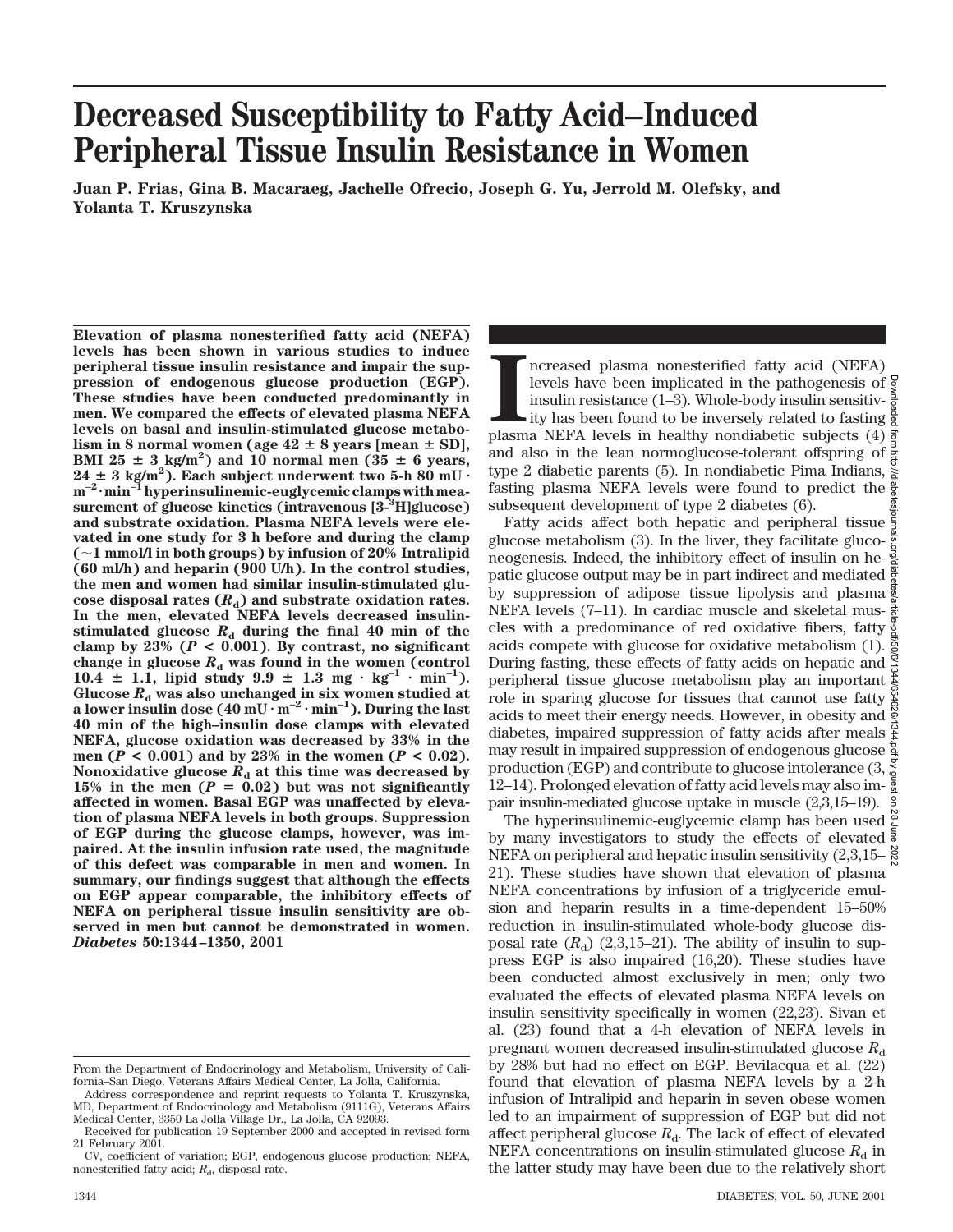duration of the lipid infusion, to the fact that these women were obese, and/or to differences in susceptibility to lipid-induced insulin resistance between male and female subjects.

Sex differences in lipoprotein metabolism have been reported. Women compared with men matched for age and total body fat mass generally have lower fasting plasma triglyceride and cholesterol levels (24) and a lower triglyceride response to a fat meal (25–27). These differences are largely explained by a more visceral distribution of body fat in men compared with women (26,27). The more visceral distribution of body fat and the consequent lipid abnormalities and insulin resistance are thought to be a major determinant of the increased risk of atherosclerotic cardiovascular disease in men (28,29). If men also showed a heightened susceptibility to NEFA-induced insulin resistance compared with women, this might be expected to compound the cardiovascular disease risk associated with visceral obesity, given the association between hyperinsulinemia and atherosclerotic risk in men (30). A difference in susceptibility of men and women to NEFA-induced insulin resistance would also have important implications for a potential role of NEFA in the pathogenesis of type 2 diabetes. Therefore, the aim of our study was to test the hypothesis that susceptibility to NEFA-induced insulin resistance differs between men and women.

#### **RESEARCH DESIGN AND METHODS**

**Subjects.** Eight normal women (age  $42 \pm 8$  [SD] years, BMI  $25 \pm 3$  kg/m<sup>2</sup>) and 10 normal men (35  $\pm$  6 years, 24  $\pm$  3 kg/m<sup>2</sup>) underwent two 5-h 80 mU · m<sup>-2</sup> · min–1 hyperinsulinemic-euglycemic clamps: a control study and a study with elevated plasma NEFA levels. An additional six women (47  $\pm$  3 years, 25  $\pm$  3 kg/m2 ) underwent two 3-h hyperinsulinemic-euglycemic clamps with and without elevated plasma NEFA levels using a lower insulin infusion rate (40  $mU \cdot m^{-2} \cdot min^{-1}$ ). Each subject had normal glucose tolerance as determined by a 75-g oral glucose tolerance test. Two of the women undergoing the high insulin dose clamps were postmenopausal; one of them was on hormonereplacement therapy. All other women were premenopausal; they had regular menses and were studied during the follicular phase of their menstrual cycle. None of the men were on any medications. The experimental protocol was approved by the Committee on Human Investigation of the University of California– San Diego. Informed written consent was obtained from each subject.

**Hyperinsulinemic-euglycemic clamps.** Glucose clamps were performed in the morning after a 10-h overnight fast. At 0300 h, an 18-gauge cannula was inserted in an antecubital vein, and a constant infusion of [3-3 H]glucose (0.35  $\mu$ Ci/min) (New England Nuclear, Boston, MA) was started. To elevate plasma NEFA levels, an infusion of 20% Intralipid and heparin (900 U/h) was started 3 h before beginning one of the 5-h glucose clamps and 5 h before beginning one of the low–insulin dose 3-h glucose clamps. The Intralipid was infused at 60 ml/h in the high insulin dose study and at 50 ml/h in the six women who underwent the low–insulin dose study. The Intralipid and heparin infusions were continued throughout the glucose clamps. Saline was administered instead of Intralipid and heparin in the control glucose clamp studies at each insulin dose. The glucose clamps with and without elevated plasma NEFA levels were performed in random order  $\sim$  5–10 days apart.

At 0700 h, a hand vein was cannulated in a retrograde fashion, and the hand was heated for sampling of arterialized blood. After each blood sample was taken, this cannula was flushed with 0.15 mol/l NaCl in water. Beginning at 0800 h, four basal blood samples were obtained at 10-min intervals for measurement of plasma glucose concentration and specific activity, insulin, NEFA, and triglyceride concentrations. An intravenous infusion of insulin (Humulin R; Eli Lilly, Indianapolis, IN) diluted in 0.15 mol/l saline containing 1% wt/vol human albumin was begun from a Harvard syringe pump at either 80 or 40 mU  $\cdot$  m<sup>-2</sup>  $\cdot$  min<sup>-1</sup> during the 5- and 3-h glucose clamps, respectively. Blood glucose was measured at 5-min intervals and the blood glucose concentration clamped at 5.0 mmol/l by adjustment of the rate of infusion of a solution of 20% (wt/vol) glucose in water (31). The 20% glucose solution was labeled with [3-3 H]glucose to maintain plasma glucose–specific activities during the clamp close to basal levels (32). Potassium and phosphate were given intravenously to compensate for the intracellular movement of these

ions and to maintain normal serum plasma levels. Blood samples for measurement of plasma glucose–specific activity, insulin, and NEFA concentrations were taken every 20–30 min until the last 30 min of the glucose clamps and at 10-min intervals during the last 30 min.

**Whole-body carbohydrate and lipid oxidation.** Substrate oxidation rates in the basal state and during the 80 mU  $\cdot$  m<sup>-2</sup>  $\cdot$  min<sup>-1</sup> hyperinsulinemic glucose clamps were determined by indirect calorimetry using the Metascope II calorimeter (Cybermedic, Boulder, CO), as previously described (14). Oxygen consumption and  $CO<sub>2</sub>$  production were measured for 15 min during the second half of each 30-min period of the clamp, and the mean of the values during the last 10 min of the measurement interval was used for calculations. A timed  $(\sim 5$  h) basal urine sample and a postclamp urine sample were obtained for determination of basal and clamp urinary nitrogen excretion rates. The nonprotein respiratory quotient and carbohydrate and lipid oxidation rates were calculated using standard equations (14). Nonoxidative glucose  $R_d$  was calculated by subtracting the glucose oxidation rate from total glucose  $R_{d}$ .

**Analytical procedures.** Plasma glucose was measured by a glucose oxidase method using an analyzer (YSI 2,700; Yellow Springs Instruments, Yellow Springs, OH). For determination of [<sup>3</sup>H]glucose-specific activity, 0.65 ml plasma was deproteinized with Ba(OH)<sub>2</sub>/ZnSO<sub>4</sub> (33). After centrifugation, the neutral supernatant was evaporated and the residue was dissolved in 1 ml water. After adding 10 ml scintillation fluid (Ecoscint, Manville, N disintegrations per minute were determined in an ICN 36014 liquid scintillauisiniegrations per minute were determined in an ICN 36014 liquid scintilla-<br>tion counter (Titertek Instruments, Huntsville, AL) using an external standard  $\frac{3}{5}$ to correct for quenching. Aliquots of the labeled glucose infusate were added  $\vec{\Xi}$ to nonradioactive plasma and processed in parallel with the plasma samples  $\frac{3}{6}$ to allow calculation of the [3-3 H]glucose infusion rate. Blood (1.0 ml) for determination of plasma NEFA levels was placed in EDTA-coated microfuge tubes and immediately centrifuged (10 s, 14,000*g*) in an Eppendorf microcen- $\frac{36}{2}$ trifuge, and the plasma was immediately frozen on solid CO<sub>2</sub>. Plasma samples  $\frac{1}{3}$ were then stored at  $-70^{\circ}$ C until assayed using an acyl-CoA oxidase–based colorimetric kit (NEFA-C; Wako, Richmond, VA) with intra- and interassay coefficients of variation (CVs) of 2.4 and 3.3%, respectively.

Plasma insulin was measured by a double-antibody technique (34). The  $\frac{3}{6}$ intra- and interassay CVs were 3.7 and 9.2%, respectively. Serum triglyceride was measured using a GPO-PAP kit (Boehringer Mannheim, Mannheim, Germany), with intra- and interassay CVs of 1.4 and 1.7%, respectively. Urinary nitrogen excretion was calculated from the urine concentrations of creatinine, uric acid, and urea (35).

**Calculations.** The rates of total glucose appearance and disposal were calculated from the [3-3 H]glucose data using the non–steady-state equations of Steele (36). A distribution volume of 0.19 l/kg and a pool fraction of 0.5 were used in the calculations (37). EGP was calculated as the difference between total glucose  $R_a$  and the rate of exogenous glucose infusion.

Downloaded from http://diabetesjournals.org/diabetes/article-pdf/50/6/1344/654626/1344.pdf by guest on 28 June 2022**Statistical analysis.** Results are expressed as means  $\pm$  SE unless otherwise  $\frac{8}{5}$ indicated. Separate two-group (men and women) repeated measures (control and Intralipid glucose clamps) analyses of variance were performed on the glucose kinetic and calorimetry data derived from the high–insulin dose  $\frac{6}{5}$  clarms of the verifies accurations limitally the data wave to the for a sex  $\frac{6}{5}$ clamps after verifying assumptions. Initially, the data were tested for a sex  $\times$  $\overline{a}$ clamp–type interaction effect at the 5% level of significance. When no interaction was found, the main effects of sex and clamp type were tested. When interaction was present, general linear model pairwise contrasts were  $\frac{5}{8}$ performed between sexes for the glucose clamps with Intralipid and between  $\beta$ control and Intralipid clamps for the two subject groups. Although no formal  $\stackrel{\infty}{\bowtie}$ adjustments were made for these three multiple pairwise comparisons for each outcome, *P* values are reported and commented on with respect to multiple testing. For other data, statistical differences within groups were sought using Student's paired *t* test and between groups by Student's unpaired *t* test. A  $P$  value of <0.05 was considered statistically significant.

## **RESULTS**

**Plasma glucose, NEFA, triglyceride, and insulin concentrations.** Fasting and end-of-clamp plasma glucose, insulin, NEFA, and triglyceride concentrations for the women and men who underwent the 5-h 80 mU  $\cdot$  m<sup>-2</sup>  $\cdot$  $min^{-1}$  glucose clamps are shown in Table 1. Plasma glucose and insulin concentrations were similar in the two studies, both in the fasting state and at the end of the glucose clamps, and were not different between the two groups. During the control glucose clamp studies, plasma NEFA levels were suppressed to very low levels in both men and women (Fig. 1). The Intralipid and heparin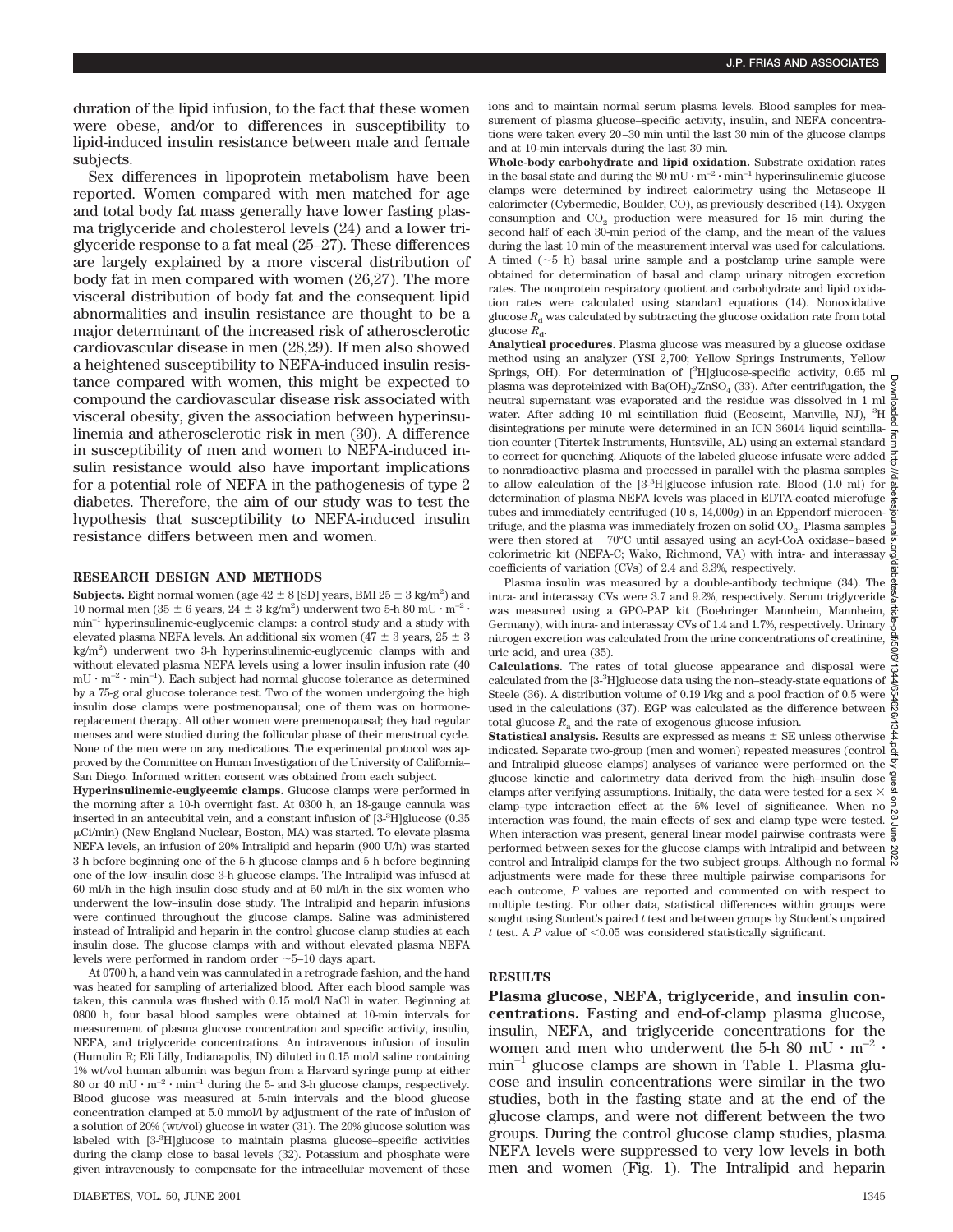#### TABLE 1

Plasma glucose, insulin, NEFA, and triglyceride concentrations after an overnight fast and at the end of the 80 mU  $\cdot$  m<sup>-2</sup>  $\cdot$  min<sup>-1</sup> hyperinsulinemic-euglycemic clamps in 8 normal women and 10 normal men in the absence and presence of an infusion of Intralipid and heparin

|                                  | Women $(n = 8)$ |                      | Men $(n = 10)$ |                 |
|----------------------------------|-----------------|----------------------|----------------|-----------------|
|                                  | Control         | Lipid                | Control        | Lipid           |
| Plasma glucose (mmol/l)          |                 |                      |                |                 |
| Fasting                          | $4.9 \pm 0.2$   | $4.8 \pm 0.1$        | $4.9 \pm 0.1$  | $5.0 \pm 0.1$   |
| End of clamp                     | $4.8 \pm 0.1$   | $4.9 \pm 0.1$        | $5.0 \pm 0.0$  | $5.1 \pm 0.0$   |
| Plasma insulin (mU/l)            |                 |                      |                |                 |
| Fasting                          | $8.9 \pm 1.5$   | $9.6 \pm 2.0$        | $7.0 \pm 1.7$  | $7.8 \pm 1.6$   |
| End of clamp                     | $123 \pm 9$     | $128 \pm 18$         | $118 \pm 7$    | $117 \pm 8$     |
| Plasma NEFA $(\mu \text{mol/l})$ |                 |                      |                |                 |
| Fasting                          | $535 \pm 81$    | $1.148 \pm 75*$      | $351 \pm 51$   | $1,018 \pm 60*$ |
| End of clamp                     | $24 \pm 5$      | $809 \pm 105*$       | $15 \pm 4$     | $780 \pm 80*$   |
| Plasma triglyceride (mg/dl)      |                 |                      |                |                 |
| Fasting                          | $145 \pm 41$    | $321 \pm 70^{\circ}$ | $104 \pm 21$   | $223 \pm 36^*$  |
| End of clamp                     | $97 \pm 36$     | $317 \pm 80$ ‡       | $71 \pm 20$    | $277 \pm 51*$   |

Data are means  $\pm$  SE. \**P* < 0.001,  $\pm P$  < 0.01, and  $\pm P$  < 0.005 compared with the control study.

infusions raised plasma NEFA to similar levels in both groups, and elevated levels were maintained during the clamps (Table 1, Fig. 1).

Plasma glucose, lipid, and insulin data for the six women who underwent the 3-h 40 mU  $\cdot$  m<sup>-2</sup>  $\cdot$  min<sup>-1</sup> hyperinsulinemic-euglycemic clamps are given in Table 2. The Intralipid/heparin infusions raised fasting plasma NEFA levels from  $319 \pm 35$  to  $883 \pm 86$   $\mu$ mol/l ( $P < 0.001$ ); NEFA levels during the last 30 min of the clamp were  $682 \pm 91$  µmol/l (Table 2, Fig. 2). The slightly lower fasting and end-of-clamp plasma NEFA levels attained in these six women by comparison with the first study are consistent with the slightly lower Intralipid infusion rate used (50 ml/h). The fasting plasma glucose concentration was significantly higher after 5 h of Intralipid/heparin infusion than after saline administration (Table 2,  $P < 0.05$ ). Fasting plasma insulin concentrations also tended to be higher, but did not reach statistical significance. During both glucose clamps, plasma insulin levels increased to  $\sim 80$  mU/l within the first 30 min and did not change significantly thereafter.

**Basal and insulin-stimulated glucose disposal rates.** Basal glucose  $R_d$  in the control study was the same in men and women  $(2.03 \pm 0.10 \text{ and } 2.02 \pm 0.08 \text{ mg} \cdot \text{kg}^{-1} \cdot \text{min}^{-1}$ , respectively) and rose approximately fivefold during the control 80 mU  $\cdot$  m<sup>-2</sup>  $\cdot$  min<sup>-1</sup> hyperinsulinemic clamps to reach a similar steady-state level during the last 40 min in men and women (10.78  $\pm$  0.52 and 10.37  $\pm$  1.11 mg · kg<sup>-1</sup> · min–1, respectively) (Fig. 1). Elevation of plasma NEFA levels for 3 h before the glucose clamps had no effect on basal glucose  $R_d$  in either group (Fig. 1). Elevated plasma NEFA levels had a differential effect on insulin-stimulated glucose  $R_d$  in men and women (interaction  $P < 0.02$ , Fig. 1). Thus, in the men, glucose  $R_d$  during the last 40 min of the clamp was reduced by 23%, from 10.78  $\pm$  0.52 to 8.37  $\pm$  $0.57 \text{ mg} \cdot \text{kg}^{-1} \cdot \text{min}^{-1}$  (*P* = 0.0001), but was unchanged in the women.

In the six women who underwent the lower-dose insulin infusion clamps, elevation of plasma NEFA for 5 h before and throughout the 3-h clamp also had no effect on either basal or insulin-stimulated glucose  $R_d$  (Fig. 2). For example, during the final 40 min of the glucose clamp, glucose  $R_d$  was 7.43  $\pm$  1.03 mg  $\cdot$  kg<sup>-1</sup>  $\cdot$  min<sup>-1</sup> in the Intralipid/ heparin study compared with  $7.60 \pm 0.84$  mg  $\cdot$  kg<sup>-1</sup>  $\cdot$  min<sup>-1</sup> in the control study  $(P = NS)$ .

**Endogenous glucose production.** In the basal state, EGP equals glucose  $R_d$  and was not affected by the 3-h Intralipid/heparin infusion in either men or women (Fig. 1). In the control glucose clamps, at the higher insulin dose, EGP was completely suppressed after 60 min in both  $\frac{1}{2}$ men and women. In both groups, elevated plasma NEFA levels resulted in impaired suppression of EGP (Fig. 1, Table 3). No significant effects were found for the sex  $\times$ clamp–type interaction or for sex, but there was a statistically significant difference between control and Intralipid glucose clamps ( $P < 0.001$ ). In the six women studied at  $\frac{8}{5}$ the lower insulin infusion rate, impaired EGP suppression  $\frac{\omega}{\lambda}$ was also evident (Fig. 2). During the final 40 min of the  $\frac{8}{9}$ glucose clamps, EGP was higher in the Intralipid/heparin  $\frac{\infty}{\infty}$ study compared with the control study (0.83  $\pm$  0.24 vs.  $\frac{8}{9}$  $0.03 \pm 0.16$  mg · kg<sup>-1</sup> · min<sup>-1</sup>,  $P < 0.02$ ). Downloaded from http://diabetesjournals.org/diabetes/article-pdf/50/6/1344/654626/1344.pdf by guest on 28 June 2022

**Substrate oxidation.** Glucose oxidation was increased  $\frac{8}{8}$ during the glucose clamp to a similar extent in men and  $\frac{5}{9}$ women, reaching levels during the last 40 min of 4.12  $\pm$ 0.21 mg  $\cdot$  kg<sup>-1</sup>  $\cdot$  min<sup>-1</sup> in men and 3.97  $\pm$  0.17 mg  $\cdot$  kg<sup>-1</sup>  $\cdot$   $\frac{2}{9}$  $min^{-1}$  in women. Lipid oxidation was completely suppressed  $\frac{8}{9}$ in both groups (Fig. 3). During the Intralipid/heparin clamps, the insulin-induced increase in glucose oxidation was blunted in both groups. In the men, glucose oxidation during the last 40 min of the clamp was 33% lower than in the control study (Fig.  $3, P < 0.001$ ); in the women, it was 23% lower (Fig. 3,  $P < 0.02$ ). A corresponding enhancement of lipid oxidation was seen when plasma NEFA levels were elevated (Fig. 3).

Insulin led to a marked increase in nonoxidative glucose  $R<sub>d</sub>$  in the control clamps to similar levels in men and women (Fig. 3). A significant interaction between sex and clamp type was found for insulin-stimulated nonoxidative glucose  $R_{d}$  ( $P = 0.03$ ). Thus, nonoxidative glucose  $R_{d}$ during the clamps was unaffected by elevated NEFA levels in women, but was reduced by 15% in the men (Fig.  $3, P =$ 0.02), which almost reaches statistical significance after a Bonferroni adjustment for three comparisons (significance level of  $0.05/3 = 0.0167$ ). Nonoxidative glucose  $R_d$  during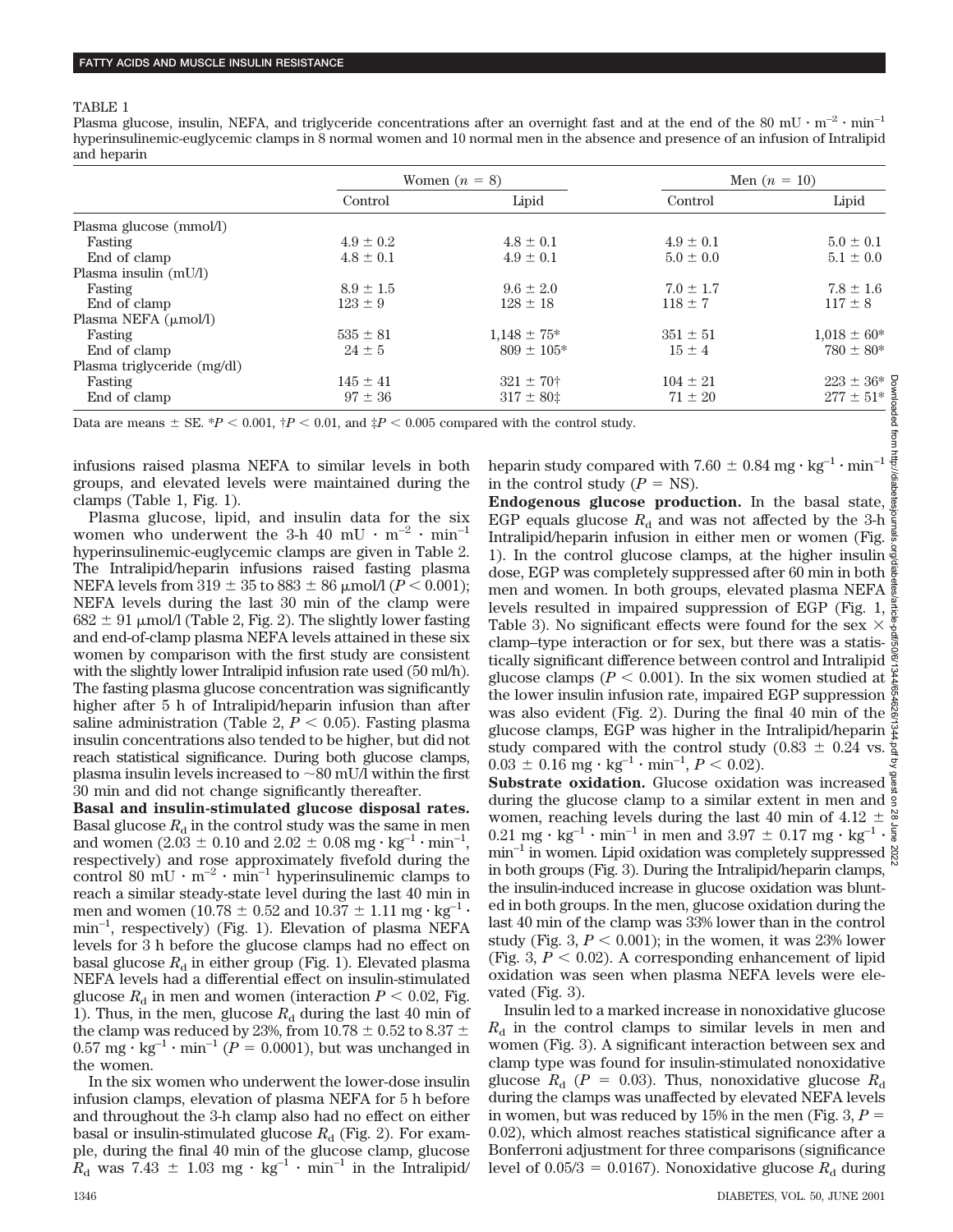

**FIG. 1. Plasma NEFA concentrations, whole-body glucose**  $R_d$ **, and EGP in the 8 normal women (***A***) and 10 normal men (***B***) in the basal state after** an overnight fast and during a 5-h 80 mU  $\cdot$  m<sup>-2</sup>  $\cdot$  min<sup>-1</sup> hyperinsulinemic-euglycemic clamp performed in the absence ( $\bullet$ ) and presence ( $\circ$ ) of an  $\frac{\infty}{6}$ **infusion of Intralipid and heparin to raise plasma NEFA levels. Values are means**  $\pm$  **SE.** 

the last 40 min of the Intralipid clamps was significantly lower in men than in women  $(P = 0.014)$ .

## **DISCUSSION**

Peripheral tissue insulin resistance and hepatic overproduction of glucose are two key abnormalities underlying the pathogenesis of hyperglycemia in type 2 diabetes (38). There has been much interest in the possible role of NEFAs in contributing to both defects (1–3). Many studies have investigated the effects of short-term elevation of plasma NEFA levels achieved by infusion of a triglyceride emulsion and heparin on basal and insulin-stimulated glucose  $R_d$  and EGP (2,3,15–21). In general, these studies have shown that increased NEFA availability has little effect on basal EGP and glucose  $R_d$  but impairs insulininduced suppression of EGP and stimulation of glucose  $R_{d}$ . In reviewing these studies, we observed that they had been conducted almost exclusively in men. Only one study specifically evaluated the effects of elevated plasma NEFA in healthy nonpregnant women (22). In that study, a supraphysiological plasma NEFA elevation led to an impairment of insulin's ability to suppress EGP but had no significant effect on insulin-stimulated glucose  $R<sub>d</sub>$  (22). The lack of effect of elevated NEFA levels on peripheral insulin sensitivity may have been due to the relatively short duration of the Intralipid/heparin infusion, to the fact that the women were obese, or to the female sex of the subjects. Because a difference in susceptibility to NEFA-induced insulin resistance between men and women would have important implications concerning the role of NEFA in the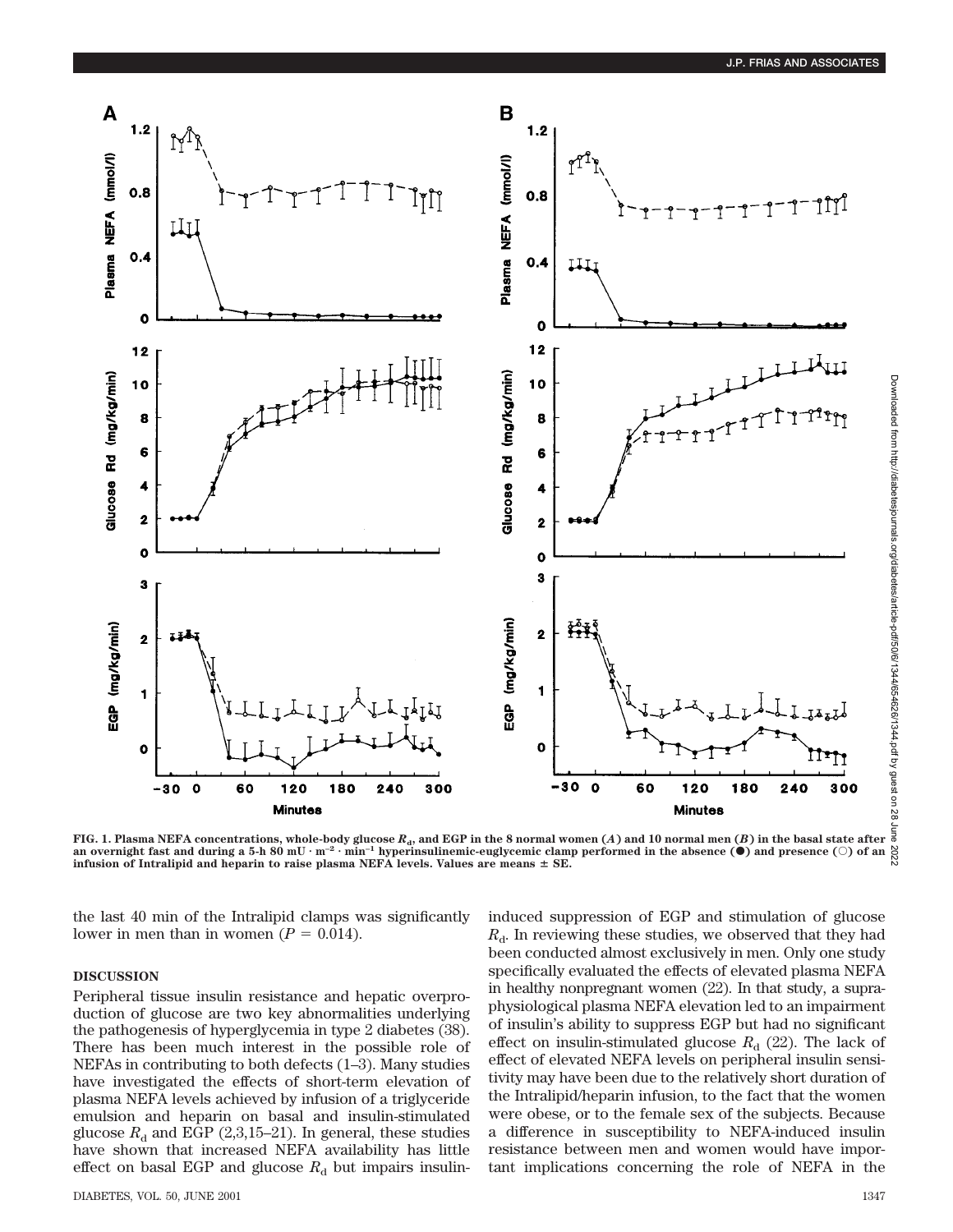TABLE 2

Plasma glucose, insulin, NEFA, and triglyceride concentrations in six women in the basal state after an overnight fast and during the last 30 min of the 3-h 40 mU  $\cdot$  m<sup>-2</sup>  $\cdot$  min<sup>-1</sup> hyperinsulinemic-euglycemic clamps in the absence (control) and presence of an infusion of Intralipid and heparin (lipid)

|                                  |                | Control       |                      | Lipid                     |  |
|----------------------------------|----------------|---------------|----------------------|---------------------------|--|
|                                  | Basal          | Clamp         | Basal                | Clamp                     |  |
| Plasma glucose (mmol/l)          | $5.2 \pm 0.2$  | $5.0 \pm 0.0$ | $5.5 \pm 0.2^*$      | $5.0 \pm 0.0$             |  |
| Plasma insulin (mU/l)            | $10.3 \pm 1.6$ | $76 \pm 6$    | $15.4 \pm 3.6$       | $84 \pm 5$                |  |
| Plasma NEFA $(\mu \text{mol/l})$ | $319 \pm 35$   | $4 \pm 3$     | $883 \pm 86^{\circ}$ | $682 \pm 91$ <sup>+</sup> |  |
| Plasma triglyceride (mg/dl)      | $163 \pm 58$   |               | $246 \pm 46$         |                           |  |

Data are means  $\pm$  SE. \**P* < 0.05 and  $\uparrow$ *P* < 0.001 compared with the control study.

pathogenesis of type 2 diabetes, we compared the effect of experimental elevation of plasma NEFA on insulin-stimulated glucose  $R_d$  and EGP suppression in men and women.

The major findings of this study are that increased plasma NEFA levels produced insulin resistance in men, as reflected by the 23% decrease in insulin-stimulated glucose  $R_d$  (Fig. 1). In marked contrast, no inhibition of glucose  $R_d$  was observed in women, despite similar elevation of plasma NEFA levels (Fig. 1). During the Intralipid clamps, suppression of EGP was modestly blunted in both groups. The degree of insulin resistance induced by elevated plasma NEFA in male subjects is largely consistent with that found by others (3,16,18,20,21,39,40). Ferrannini et al. (39) found a strong correlation between insulinstimulated glucose  $R_d$  and the percentage inhibition of glucose uptake caused by fatty acids during a clamp. Thus, in the obese women studied by Bevilacqua et al. (22), reduced insulin sensitivity could have been a factor in the lack of inhibition of glucose  $R_d$  by elevated NEFA levels. However, this cannot be a factor in our study because insulin sensitivity, as reflected by whole-body glucose  $R_d$ during the control clamps, was very similar in the male and female subjects (Fig. 1). Thiebaud et al. (40) found that elevated NEFA levels in normal subjects induced a more profound reduction in insulin-stimulated glucose  $R_d$  at lower steady-state plasma insulin concentrations: at a plasma insulin concentration of  $\sim 62$  mU/l, whole-body glucose uptake was reduced by 41%, whereas at  $\sim$ 170 mU/l it was reduced by only 28% (40). Because we found that glucose  $R_d$  was also unaffected in the six women studied at the lower insulin dose (Fig. 2), insulin concentration does not appear to have played a role in the lack of effect of elevated NEFA levels in the women.

Muscle glycogen deposition is the main determinant of nonoxidative glucose  $R_d$  at high physiological insulin concentrations under glucose clamp conditions. Using 31P- and <sup>13</sup>C-nuclear magnetic resonance spectroscopy to measure gastrocnemius muscle glycogen levels in normal male subjects, Roden et al. (15) found that the decline in insulinstimulated whole-body glucose uptake induced by elevated NEFA levels coincided with a reduction in the rate of glycogen deposition and that this was preceded by a defect in glucose transport/phosphorylation. Nonoxidative glucose metabolism in their study followed a time course similar to that of muscle glycogen synthesis and was reduced to a similar extent. Our data support the view that a defect of nonoxidative glucose  $R_d$  is an important determinant of the NEFA-induced defect in insulin-stimulated glucose  $R_d$ . The 15% reduction of nonoxidative glucose  $R_d$  Downloaded from http://diabetesjournals.org/diabetes/article-pdf/50/6/1344/654626/1344.pdf by guest on 28 June 2022

in the male subjects accounted for about one-third of the total defect in glucose utilization because nonoxidative glucose  $R_d$  accounted for approximately two-thirds of total



**FIG. 2. Plasma NEFA**  $(A)$ , whole-body glucose  $R_d$   $(B)$ , and EGP  $(C)$  in **six normal women in the basal state and during a 3-h 40 mU**  $\cdot$  **m<sup>-2</sup>**  $\cdot$  **min<sup>-1</sup> hyperinsulinemic-euglycemic clamp in the absence (**F**) and presence**  $(\circ)$  of an infusion of Intralipid and heparin. Values are means  $\pm$  SE.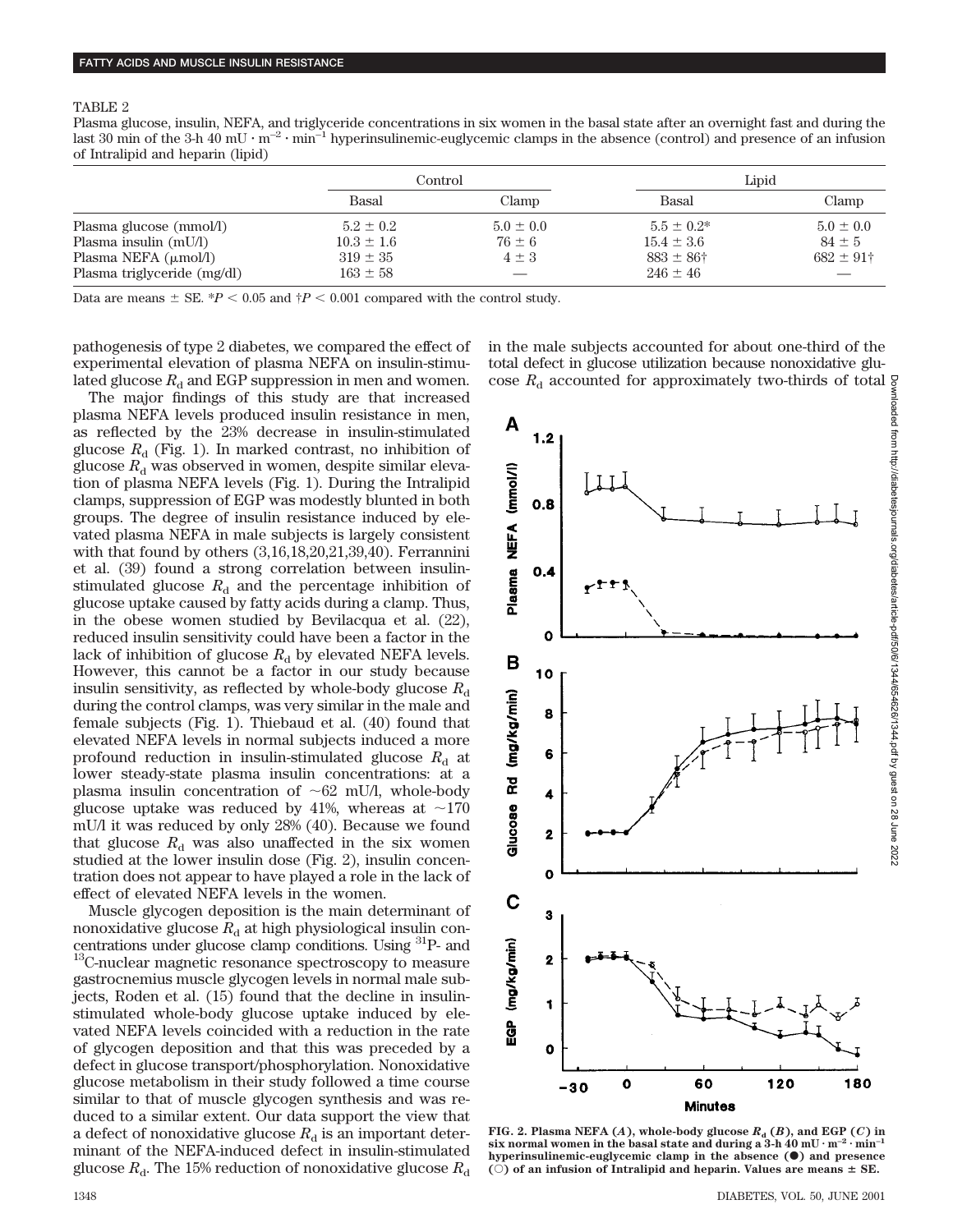## TABLE 3

|  |  |  | EGP and $R_d$ in the basal state and during the last 40 min of the 80 mU $\cdot$ m <sup>-2</sup> $\cdot$ min <sup>-1</sup> hyperinsulinemic-euglycemic clamps in the 10 |  |
|--|--|--|-------------------------------------------------------------------------------------------------------------------------------------------------------------------------|--|
|  |  |  | men and 8 women in the absence (control) and presence of an infusion of Intralipid and heparin (lipid) to raise plasma NEFA levels                                      |  |

|                                                                              | Women            |                   | Men              |                         |  |
|------------------------------------------------------------------------------|------------------|-------------------|------------------|-------------------------|--|
|                                                                              | Control          | Lipid             | Control          | Lipid                   |  |
| Basal                                                                        |                  |                   |                  |                         |  |
| EGP $(mg \cdot kg^{-1} \cdot min^{-1})$                                      | $2.02 + 0.08$    | $2.01 \pm 0.10$   | $2.03 \pm 0.10$  | $2.13 \pm 0.08$         |  |
| End of clamp                                                                 |                  |                   |                  |                         |  |
| EGP $(mg \cdot kg^{-1} \cdot min^{-1})$                                      | $-0.02 \pm 0.09$ | $0.61 \pm 0.16^*$ | $-0.11 \pm 0.09$ | $0.58 \pm 0.11^{\circ}$ |  |
| Glucose $R_{\rm d}$ (mg $\cdot$ kg <sup>-1</sup> $\cdot$ min <sup>-1</sup> ) | $10.37 \pm 1.11$ | $9.89 \pm 1.26$   | $10.78 \pm 0.52$ | $8.37 \pm 0.57$         |  |

Data are means  $\pm$  SE. In the basal steady-state situation, glucose  $R_d$  is numerically equivalent to EGP.  $*P < 0.01$ ,  $\uparrow P < 0.002$ , and  $\uparrow P < 0.001$ compared with the control study.

glucose  $R_{d}$ . The absence of any decrease in nonoxidative glucose  $R_d$  in the women in conjunction with the rather small absolute decrease in oxidative glucose metabolism explains their unchanged whole-body glucose  $R_d$  during the clamps with elevated NEFA.



**FIG. 3. Whole-body glucose oxidation (***A***), nonoxidative glucose**  $R_d$  **(***B***),** and lipid oxidation rates  $(C)$  in 8 normal women and 10 normal mencalculated for the last 40 min of the 80 mU $\cdot$  m<sup>-2</sup> $\cdot$  min<sup>-1</sup> hyperinsuline**mic-euglycemic clamps in the absence (**M**) and presence (**o**) of an infusion of Intralipid and heparin. Values are means**  $\pm$  **SE.**  $*P$  **< 0.02 and \*\*\****P* **< 0.001 compared with the control study.**

Intramyocyte triglyceride depots are another source of fatty acids available to the myocyte for metabolism. The intramyocyte triglyceride content has been found to be a much stronger predictor of insulin sensitivity than BMI or percentage body fat content (41,42). Our findings that women are less susceptible to NEFA-induced peripheral tissue insulin resistance fit with recent data suggesting that women may have insulin sensitivity comparable to that of men, despite a higher intramyocyte fat content (43). The mechanisms underlying these sex differences are unclear; sex hormone status could clearly play a role. The one postmenopausal woman in our study who was not on hormone-replacement therapy had a 14.7% lower glucose  $\frac{1}{6}$  $R_{d}$  during the lipid study than during the control study, whereas the postmenopausal woman on hormone-replacement therapy showed no decrease in glucose  $R_d$ . Sexhormone status could also explain why elevated NEFA levels induced a decrease in glucose utilization in the pregnant women studied by Sivan et al. (23). A difference in muscle fiber composition between the men and women in our study could also be a factor. Downloaded from http://diabetesjournals.org/diabetes/article-pdf/50/6/1344/654626/1344.pdf by guest on 28 June 2022

Even though we used a rather high insulin infusion rate, resulting in plasma insulin levels of  $\sim$ 120 mU/l, elevated plasma NEFA led to an impairment of EGP suppression bdf by gr (Fig. 1). By contrast with the effects of elevated plasma NEFA on peripheral tissue glucose  $R_d$ , their effects on EGP at these insulin levels were comparable in the men and  $\frac{3}{2}$ women (Fig. 1). An impairment of EGP suppression was also seen in the six women studied at the lower rate of insulin infusion (Fig. 2). Our findings in the women concur with those of Bevilacqua et al. (22), who also found that  $\frac{8}{5}$ elevated NEFA levels impaired EGP suppression in the absence of any effect on peripheral glucose  $R_d$ .

To our knowledge, this is the first study evaluating the effects of elevated plasma NEFA levels on insulin sensitivity specifically in healthy nonobese women. Our findings show that women are less susceptible than men to the inhibitory effects of NEFA on peripheral tissue insulin sensitivity, whereas the effects on EGP appear to be comparable. Further studies are needed to determine whether premenopausal and postmenopausal women behave similarly in this respect and to clarify the mechanisms underlying the observed sex difference in susceptibility to NEFA-induced peripheral tissue insulin resistance.

## **ACKNOWLEDGMENTS**

This study was supported by the Whittier Institute, the National Institutes of Health Grant DK-33649, and General Clinical Research Center Grant MO1-RR-00827.